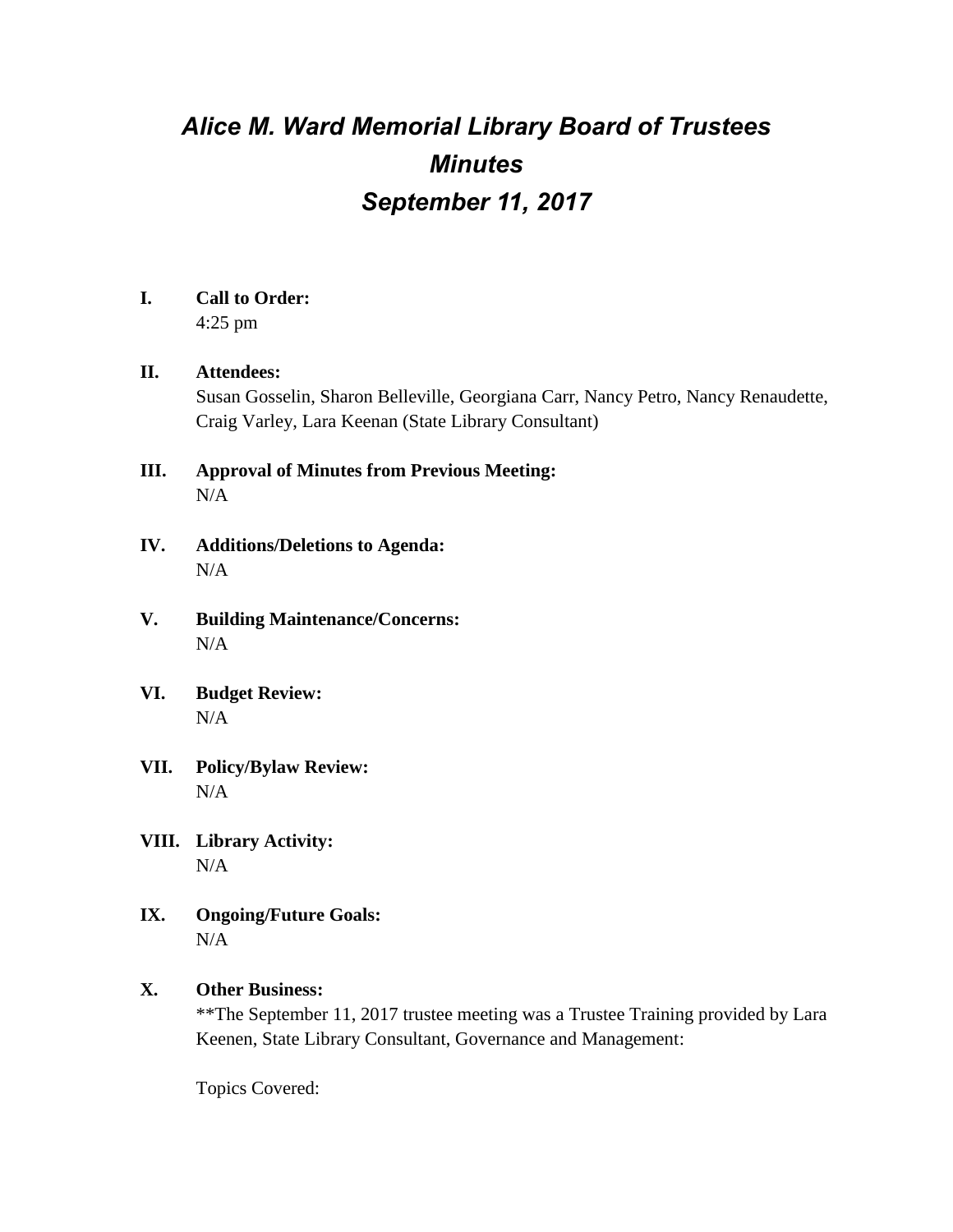#### Budget-

Library budget line items should be clear/understandable to trustees and to community (tax support).

Collection (books) should be approx. 15% of overall budget.

Need a category for carryover/portable multi-year income (such as grants that can carry over for more than one year). Check with town- can 072 be used for reserve fund?

#### Open Meeting Law-

In effect- when a quorum comes together, be it face to face/email/chat/etc., if library business is discussed that is a meeting. Meetings must be properly warned.

Posting- Regular meetings posted 48 hours in advance. Special meetings 24 hours in advance. Post on website, at town office, post office and on board in front of the library. Consider posting agenda and minutes to town website instead of library website. This maintains all town meeting information at one location making it a more efficient process for finding/reviewing information on all town meetings.

Public Comment- Public comment should be an agenda item. A good place for this is after approval of minutes. Trustees may vote prior to opening to public comment to limit the amount of time a person may speak to maintain order and keep the meeting on track and to a reasonable time.

Minutes- to be posted within 5 calendar days after the meeting.

Executive Session- To be listed in agenda. To discuss director evaluation/salary/etc. Personnel related. Other reasons for executive session rarely apply to library trustee meetings.

Things that can be discussed in email, chat, etc and not fall under the definition of meeting: "Heads up" (like notification a grant was received- then discuss in detail at meeting), Agenda items (to add to next meeting agenda), Materials needed. \*No discussion/no "reply all" can occur amongst the group or that would be a meeting and not meet the requirements of Open Meeting law.

Primary Responsibility of Trustees-

\*Well Being of the Library\*

Library Trustees vs Director Roles and Duties-Trustees- (Oversight) Roles: Hire/Supervise Director Create Long-Range/Strategic Plan Fiscal Oversight/Budget Approval Approve all policies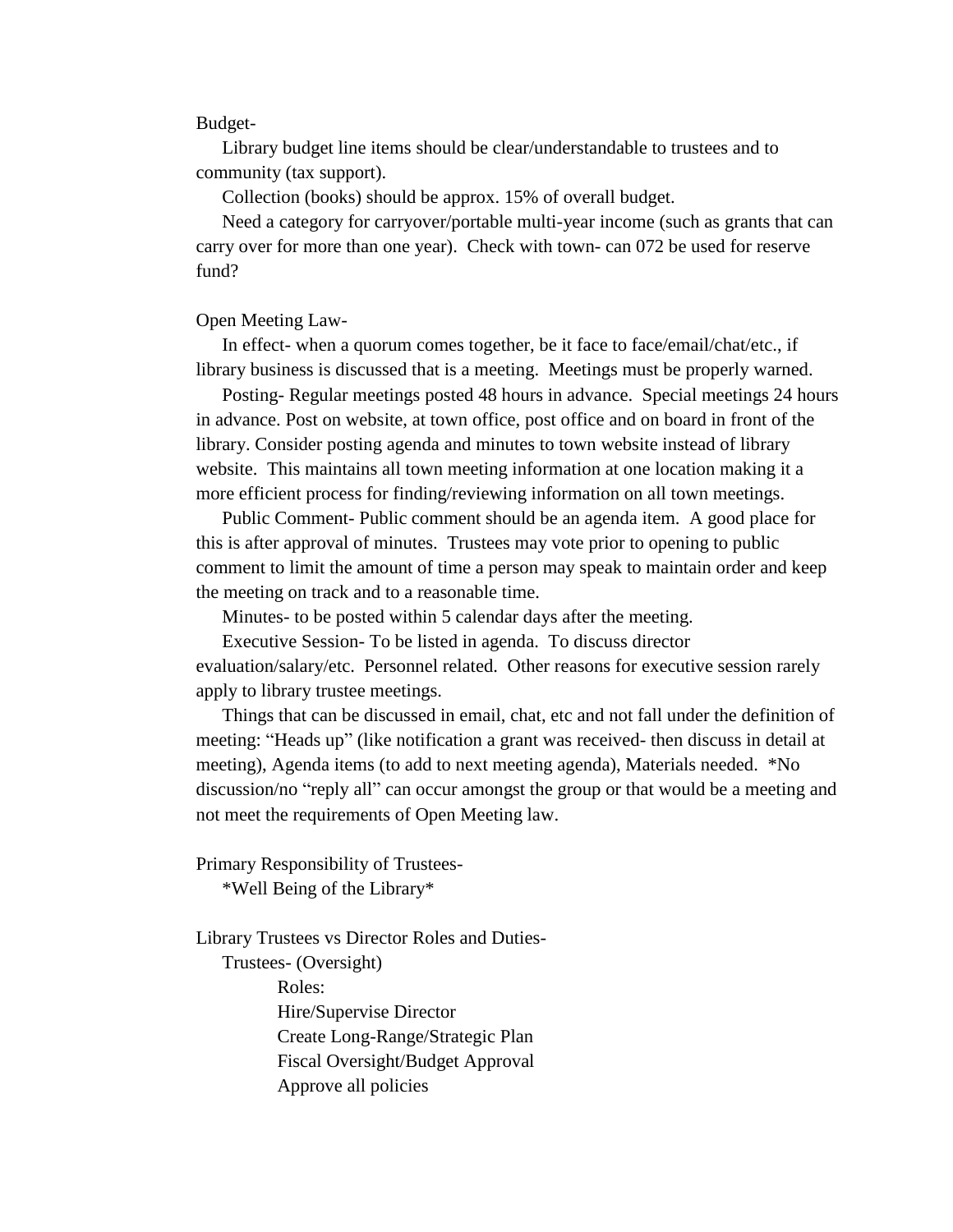Ensure library has marketing plan

Duties:

Prepare for meetings; attend and participate Familiarize with state/federal laws Support library services Talk about the library in the community Keep open to the future: read, think, listen Fiduciary: Duty of Care or Diligence; Duty of Loyalty; Duty of Obedience

Library Director (Daily Management)

Roles: Hire/Supervise Staff Create/Implement Plan Create, Spend, Report on Budget Recommend/Implement Policies Coordinate/Implement Marketing Plan

Best Practices Reviewed-

Orientation for new board members Understand Open Meeting Law Stick to agenda Allow all trustees to have a voice at meetings Have a united voice in community Empower the director to manage day to day operations Attend meetings One voice United vision and mission Become informed through participation and continuing education Community representation Fundraising/PR Be visible and accessible Be informed about legislation that affects libraries Advocate

Lines of Communication reviewed. Communicate regularly!

Lara provided copies of her slides to the trustees as well as notebooks. Her contact info was provided and trustees encouraged to reach out with any questions.